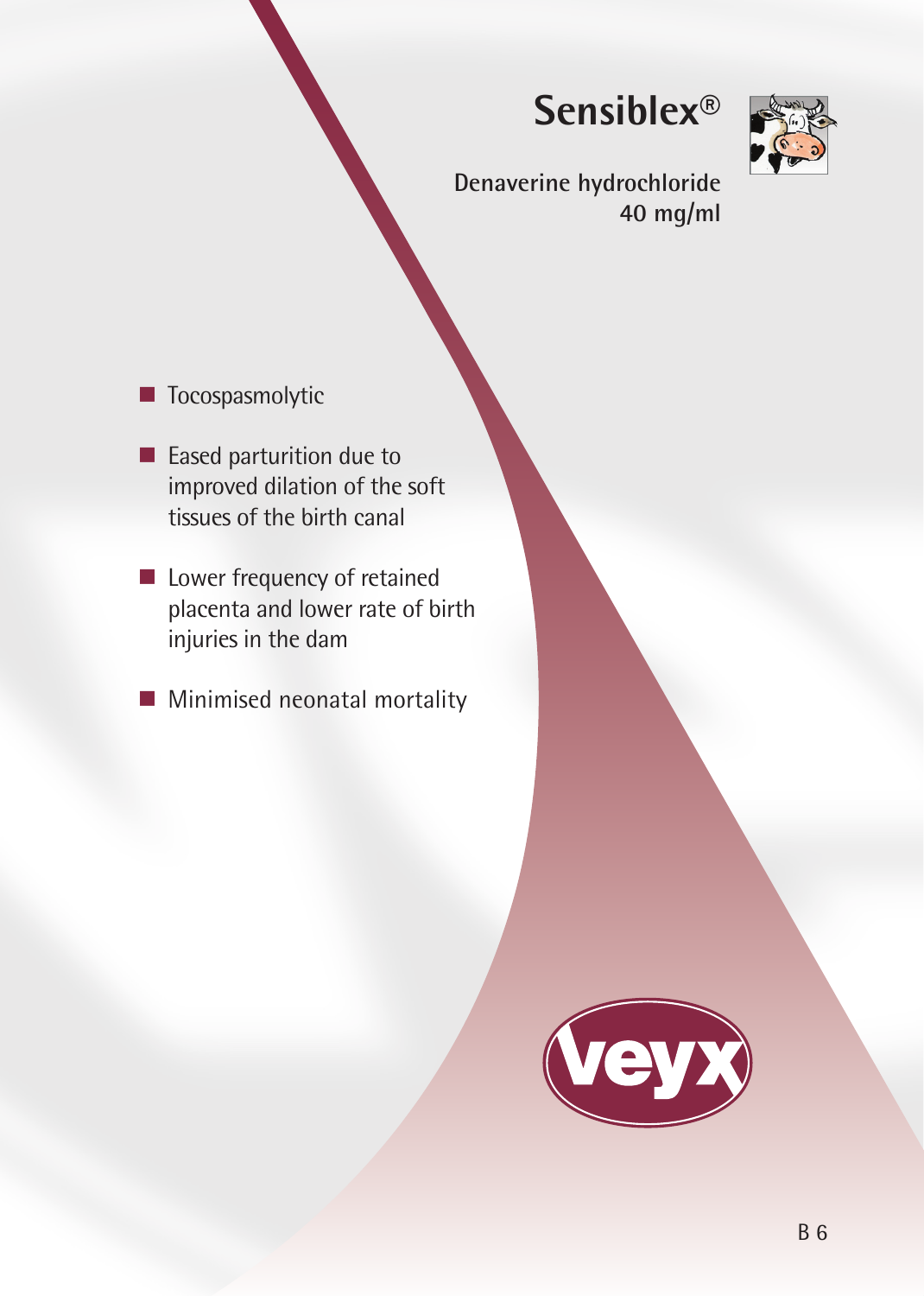

Sensiblex® is the only medicinal product throughout Europe authorised for the therapy to facilitate parturition in cattle. The benefit of the preparation in terms of animal welfare is confirmed by numerous clinical studies. When administered sub partu, Sensiblex® promotes elasticity of the soft birth canal and regulates labour in case of too strong uterine contractions. Due to the rapid onset of effect parturition is facilitated.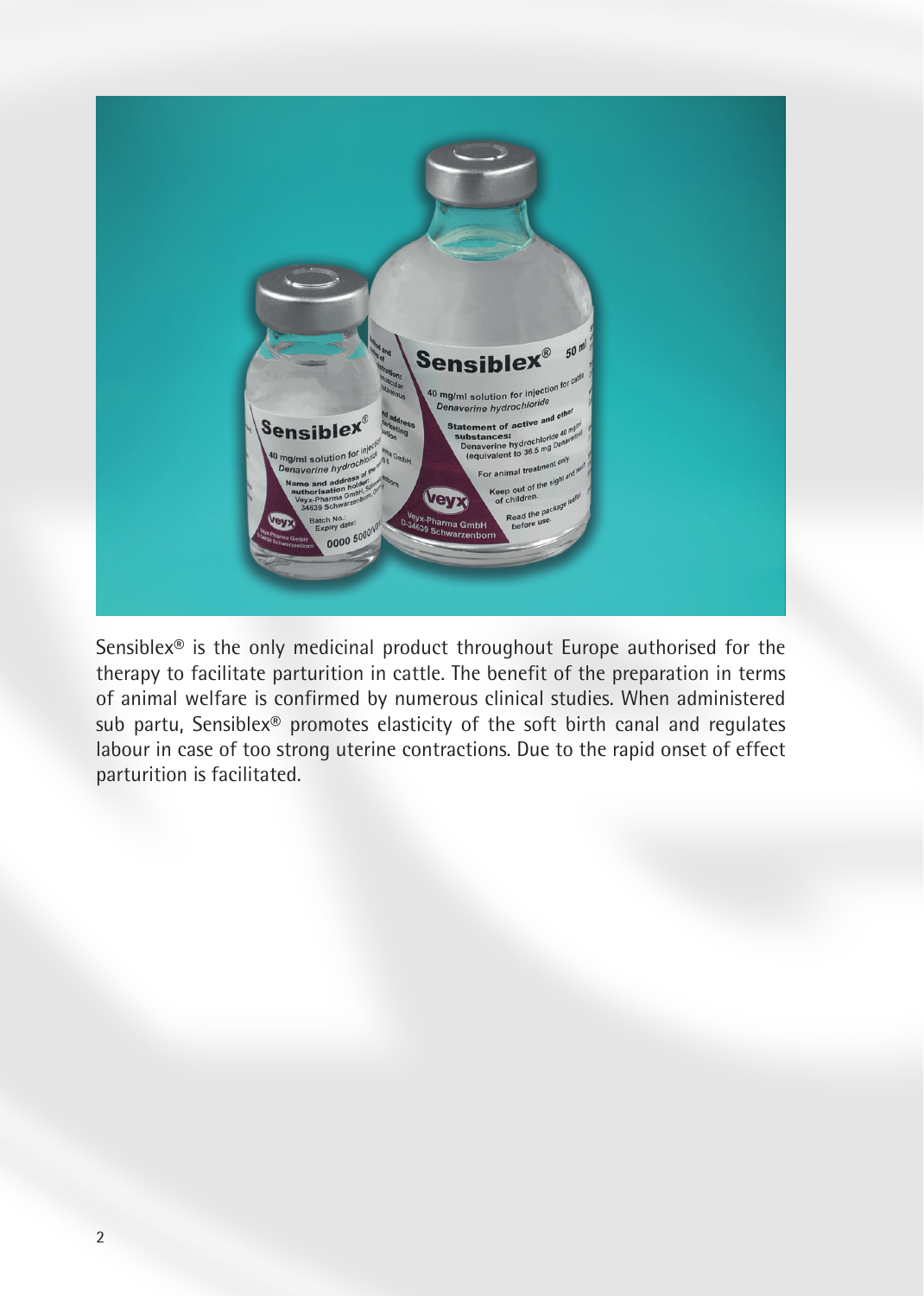## **Sensiblex® 40 mg/ml**

Solution for injection in cattle, Denaverine hydrochloride

## **Statement of active substance(s) and other ingredient(s)**

Sensiblex® is a clear colourless solution for injection containing:

*Active substance:* Denaverine hydrochloride 40.0 mg/ml (equivalent to 36.5 mg/ml Denaverine) *Excipients:* Benzyl alcohol (E1519) 20.0 mg/ml

## **Indications**

Cows, heifers:

- Promotes dilation of the soft tissues of the birth canal in cases where the birth canal is insufficiently opened
- Regulates uterine contractions in animals with hypertonic muscular contractions of the uterus

Heifers:

- Promotes dilation of the soft tissues of the birth canal to facilitate parturition

## **Contraindications**

Do not administer in cases of mechanical obstetrical disorders.

Do not use in cases of hypersensitivity to the active substance or to any of the excipients.

## **Adverse reactions**

Increased restlessness; swellings at the injection site; absent or insufficient effectiveness necessitating further obstetrical measures.

If you notice any serious effects or other effects not mentioned in this package leaflet, please inform your veterinary surgeon or pharmacist.

**Target species** Cattle (cows, heifers)

## **Dosage for each species, route(s) and method of administration** For intramuscular use.

Heifers: 10.0 ml Sensiblex® (400 mg Denaverine hydrochloride/animal) Cows: 10.0 ml Sensiblex® (400 mg Denaverine hydrochloride/animal)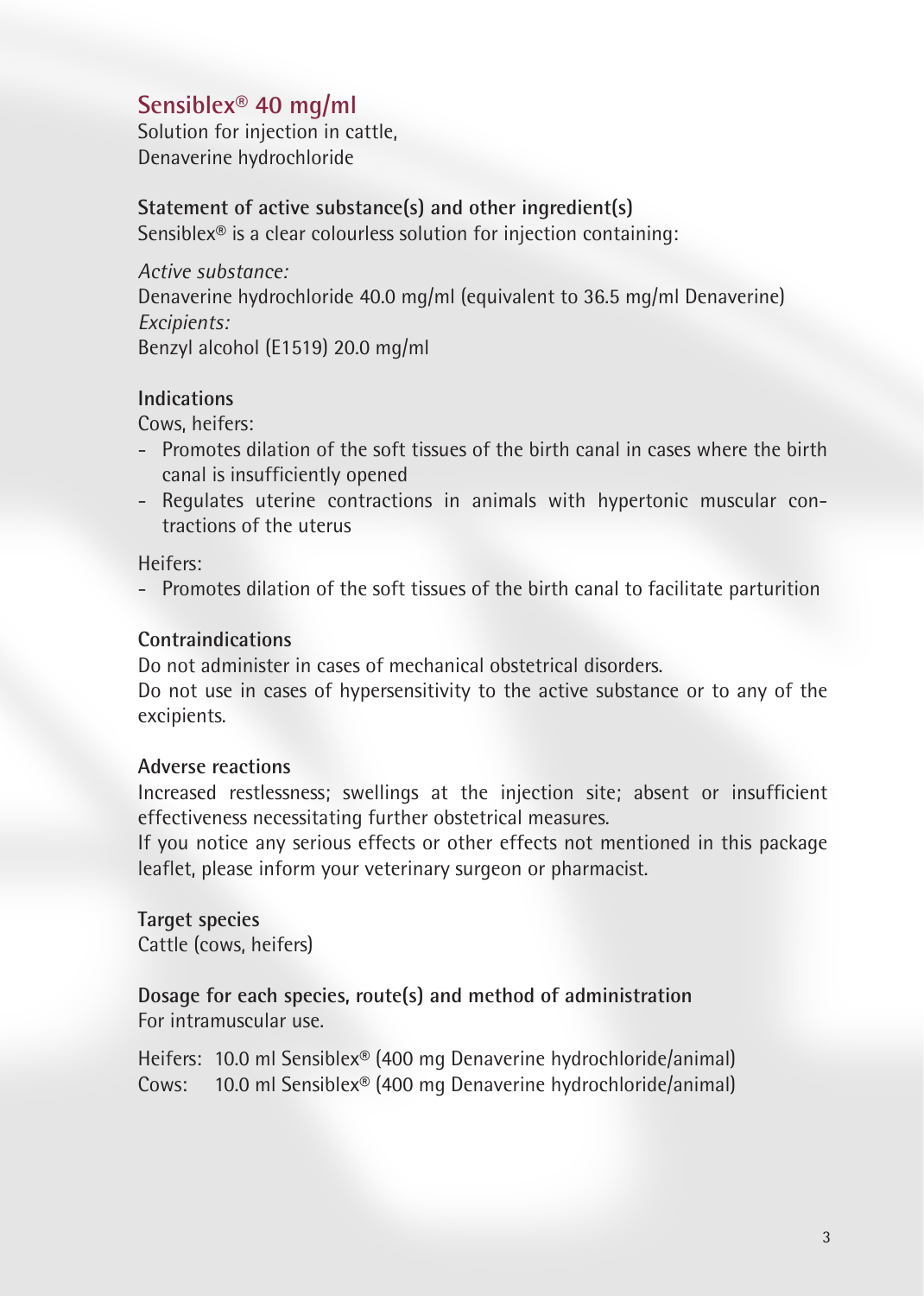## **Advice on correct administration**

Timing of product administration:

- Use in heifers to facilitate parturition: the product should be administered as soon as parts of the foetus have entered the cervical canal and abdominal pressing has started.
- Use in heifers and cows to enhance dilation of the soft tissues of the birth canal: the product can be administered immediately after the veterinary surgeon has determined that insufficient opening of the soft birth canal is present (please kindly also refer to section Contraindications and Special warnings).

In cases where full dilation is not achieved, product administration may be repeated once after 40 - 60 minutes.

#### **Withdrawal period**

|  | Cattle: Meat and offal: 1 day |          |
|--|-------------------------------|----------|
|  | Milk:                         | 24 hours |

#### **Special storage precautions**

Keep out of the reach and sight of children.

This veterinary medicinal product does not require any special storage conditions. Do not use this veterinary medicinal product after the expiry date which is stated on the carton and vial label after "EXP". The expiry date refers to the last day of that month. Shelf life after first opening the immediate packaging: 28 days.

When the container is broached (opened) for the first time, using the in-use shelf-life which is specified on this package insert, the date on which any product remaining in the vial should be discarded should be worked out. This discard date should be written in the space provided on the label.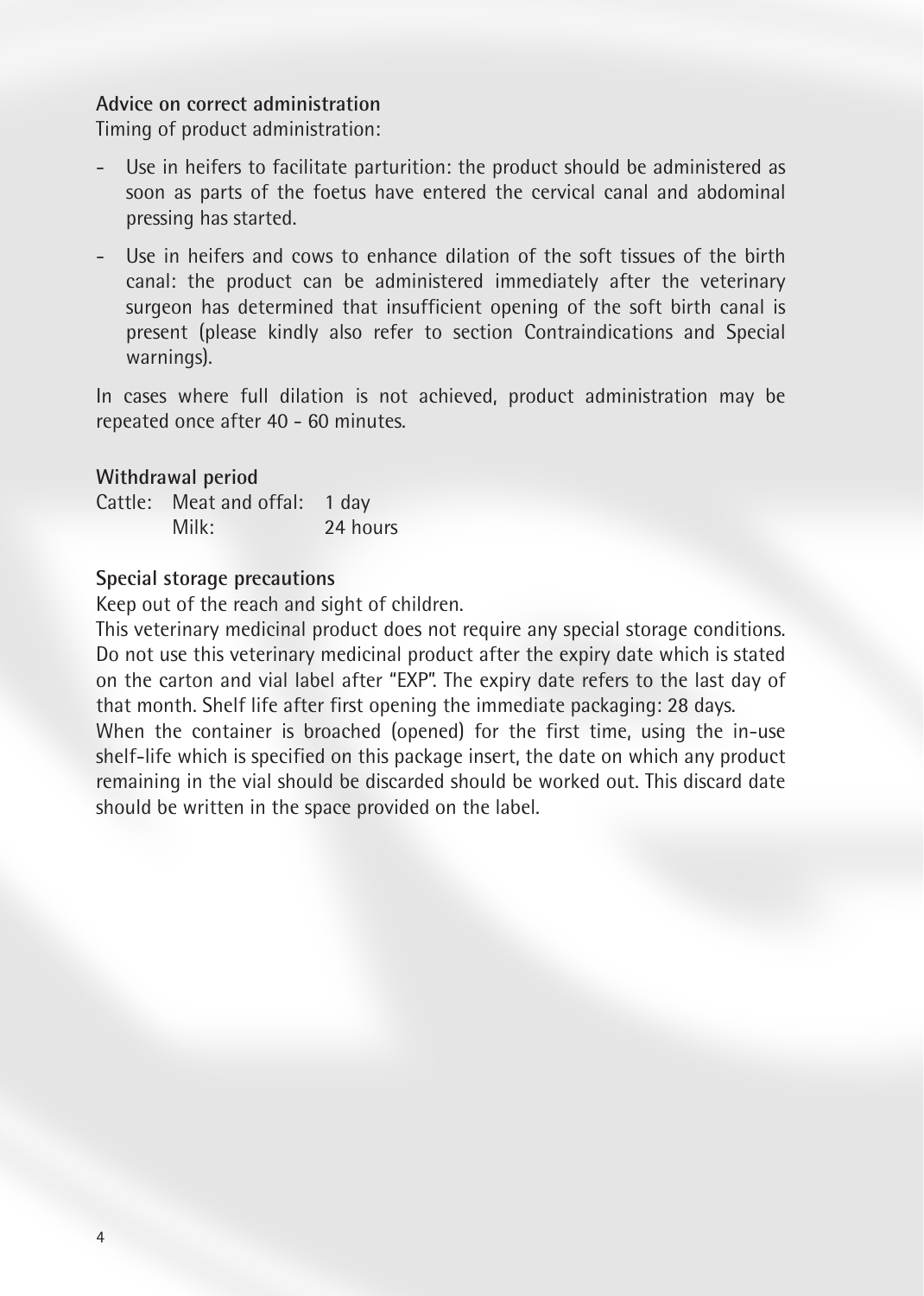## **Special warning(s)**

## Special warnings for each target species

The product is ineffective if no part of the foetus has entered the cervical canal and if abdominal pressing has not started. Before administering the product it is important to ensure there are no mechanical obstructions (e.g. oversized foetus). If present, obstructions must be removed prior to product administration (e.g. correction of abnormal presentation or uterine torsion).

## Special precautions for use in animals None.

## Special precautions to be taken by the person administering the veterinary medicinal product to animals

The product has a potential to affect uterine musculature. Therefore, pregnant women and those women who are attempting to conceive should not handle or administer the product. Administration should be performed with caution in order to avoid accidental self-injection. In case of accidental self-injection, seek medical advice immediately and show the package leaflet or the label to the physician. Accidental spillage onto skin or into the eyes should be thoroughly rinsed off with water. People with known hypersensitivity to Denaverine hydrochloride or to any of the excipients should not administer the product. Wash hands after use.

#### Pregnancy

Use at the time of parturition only. Not for use during other stages of pregnancy or during lactation.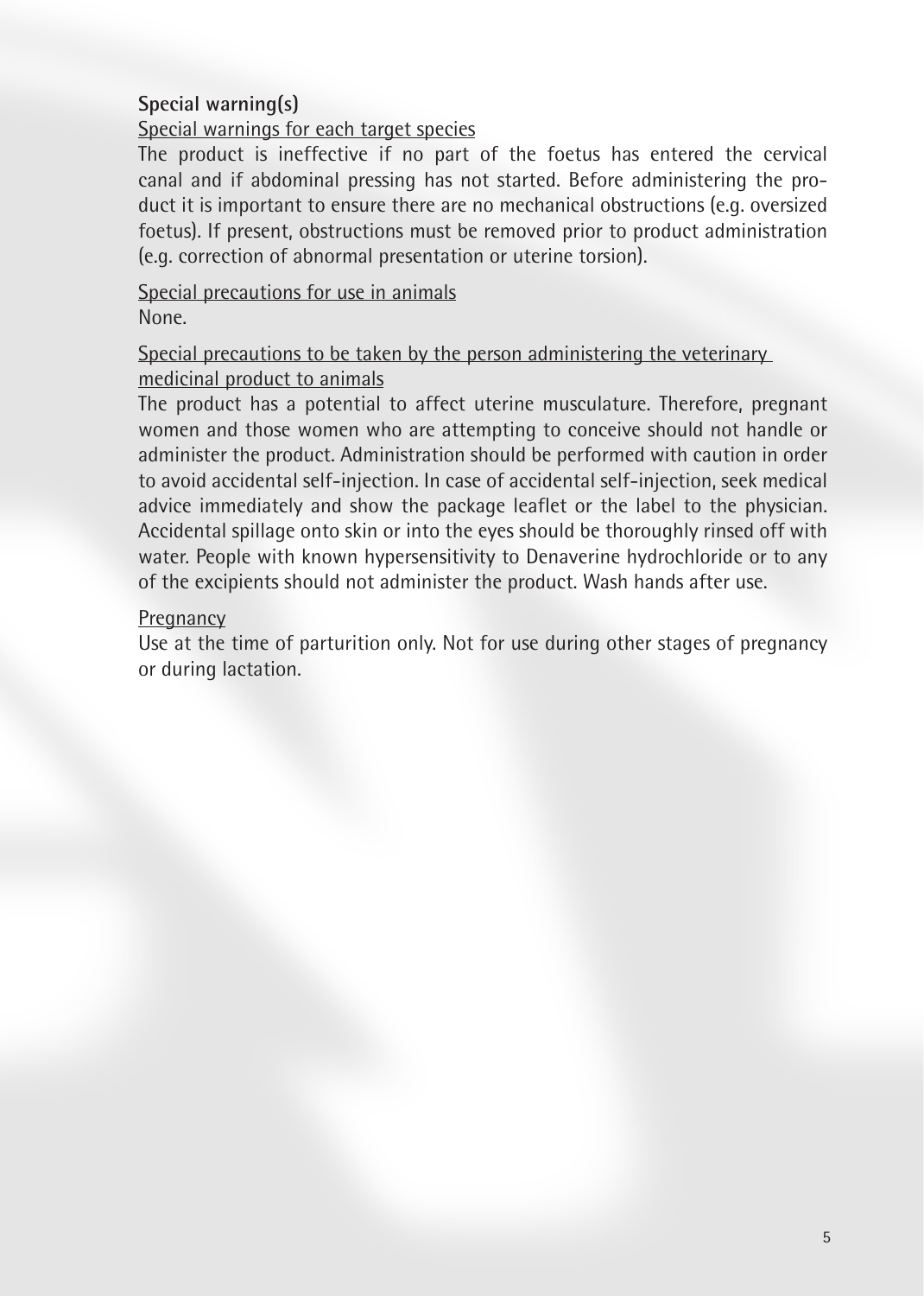Interaction with other medicinal products and other forms of interaction

Sensiblex® should not be mixed with other veterinary medicinal products. In the case of additional administration of Oxytocin or its analogues, the dose of this active substance must be carefully selected because Denaverine may amplify its effects.

Overdose (symptoms, emergency procedures, antidotes), if necessary

In case of overdose or intravenous application, anticholinergic effects, e.g. increased heart and decreased respiration rate may occur. Do not exceed the recommended dose.

#### Incompatibilities

In the absence of compatibility studies, this veterinary medicinal product must not be mixed with other veterinary medicinal products.

**Special precautions for the disposal of unused product or waste materials, if any** Any unused veterinary medicinal product or waste materials derived from such veterinary medicinal product should be disposed of in accordance with local requirements.

Available only on prescription

**Package sizes** 10 ml vial 50 ml bottle

**The information given in this product brochure conforms to the state of knowledge upon completion. Please read the package leaflet before using the veterinary medicinal product.**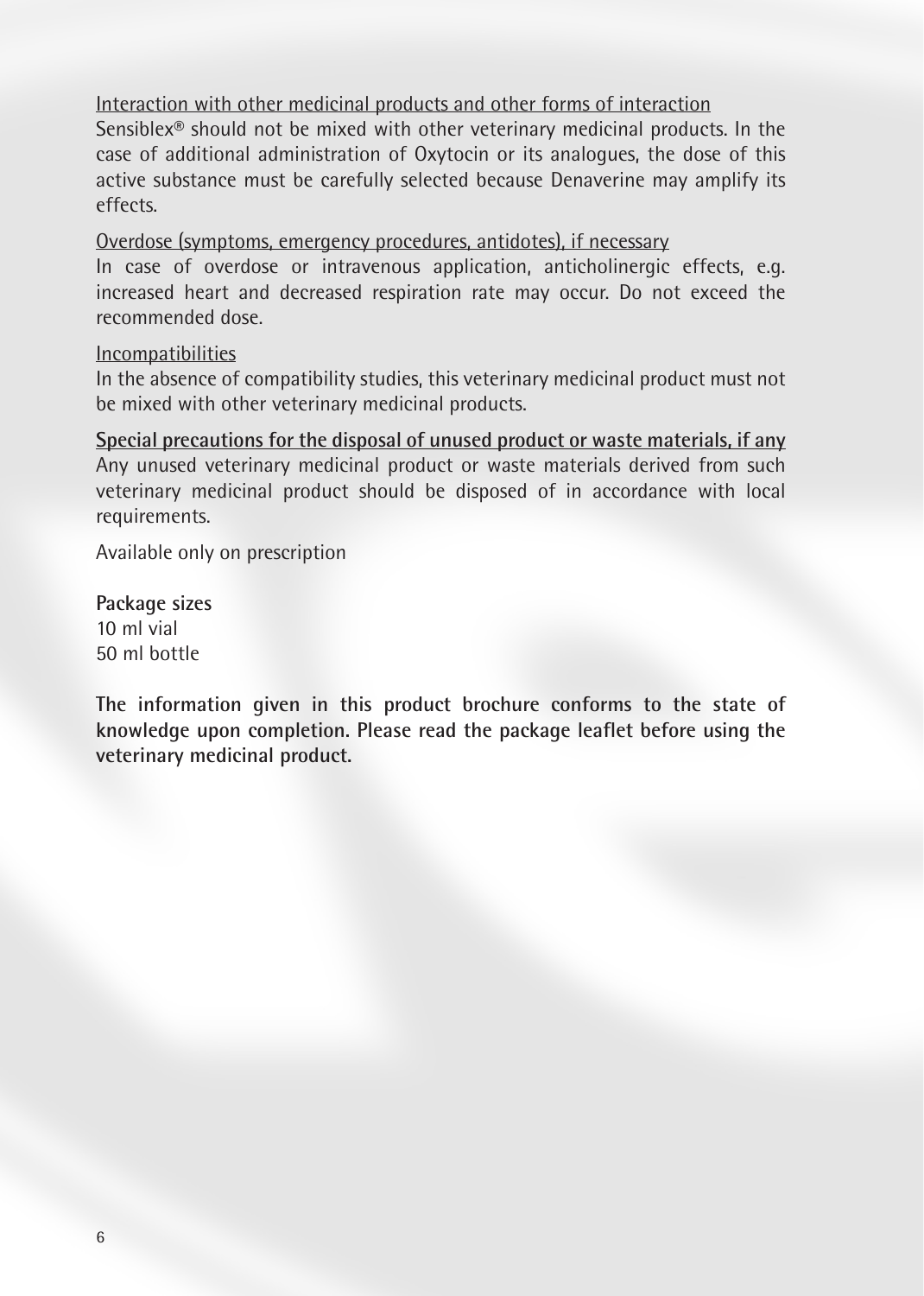You will find more details on Sensiblex® in our Fact Sheet which also comprises studies and practical experiences with the product. Please feel free to contact us. Our Fact Sheets are also provided on our website under *www.veyx.com/products/animal-holders*